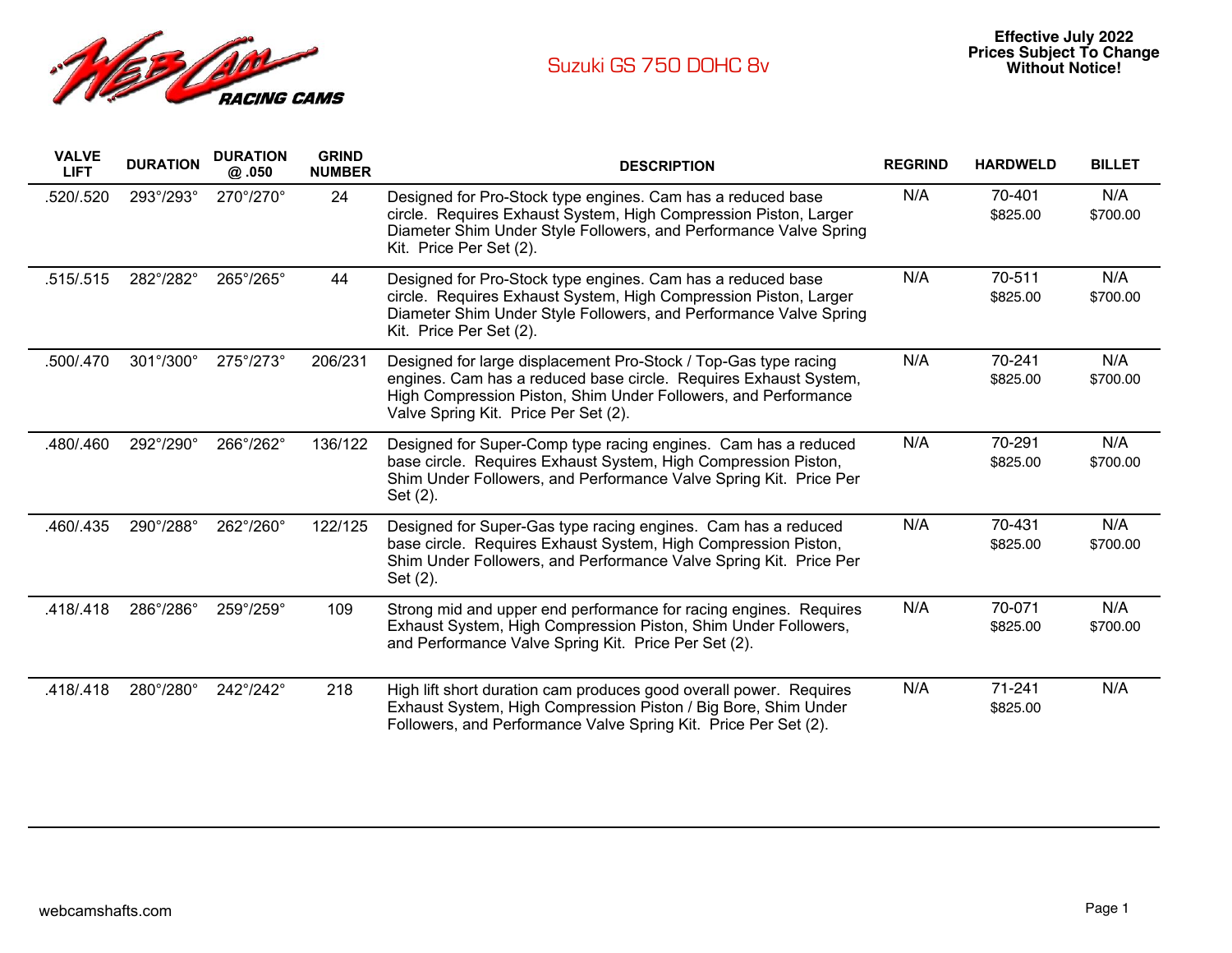

| <b>VALVE</b><br><b>LIFT</b> | <b>DURATION</b>                   | <b>DURATION</b><br>@.050                      | <b>GRIND</b><br><b>NUMBER</b> | <b>DESCRIPTION</b>                                                                                                                                                         | <b>REGRIND</b> | <b>HARDWELD</b>    | <b>BILLET</b>             |
|-----------------------------|-----------------------------------|-----------------------------------------------|-------------------------------|----------------------------------------------------------------------------------------------------------------------------------------------------------------------------|----------------|--------------------|---------------------------|
| .395/.395                   | 290°/290°                         | 256°/256°                                     | 110                           | Good mid and upper end performance for mild track. Requires<br>Exhaust System, High Compression Piston / Big Bore, and<br>Performance Valve Spring Kit. Price Per Set (2). | N/A            | 70-061<br>\$825.00 | N/A<br>\$700.00           |
| .365/.365                   | 286°/286°                         | 245°/245°                                     | 118                           | Mild track profile for stock engines. Very broad power range. Stock<br>base circle. Price Per Set (2).                                                                     | N/A            | 70-051<br>\$825.00 | N/A<br>\$700.00           |
| $+0.020"$                   |                                   | Buckets, Shim Under (Kibblewhite) Oversized   |                               | Fits GS 750 / 850 / 1000. Shim under-style. Oversized 0.020". Price<br>(Each).                                                                                             |                |                    | <b>CF-S12</b><br>\$41.00  |
|                             |                                   |                                               |                               | Buckets, Shim Under (Kibblewhite) Standard Size Shim under-style. Price (Each).                                                                                            |                |                    | <b>CF-S10</b><br>\$48.00  |
|                             | Retainers, Titanium (Kibblewhite) |                                               |                               | Light weight CNC machined Titanium Retainers and HT Steel<br>Keepers. Can be used with VS-S10. Price Per Set (8).                                                          |                |                    | <b>RT-S01</b><br>\$240.00 |
| Valve Springs Only          |                                   |                                               |                               | Performance valve springs. Stock retainers OK. Can handle up<br>to .480" valve lift. Price Per Set (8).                                                                    |                |                    | <b>VS-S10</b><br>\$75.00  |
| Under                       |                                   | Valve Spring Kit With Aluminum Retainers Shim |                               | Kit includes performance dual springs, titanium retainers, bottom<br>cups, shims, and keepers. OK to .500" valve lift. Shim-under. Price<br>Per Set (8).                   |                |                    | <b>VC-S30</b><br>\$670.00 |